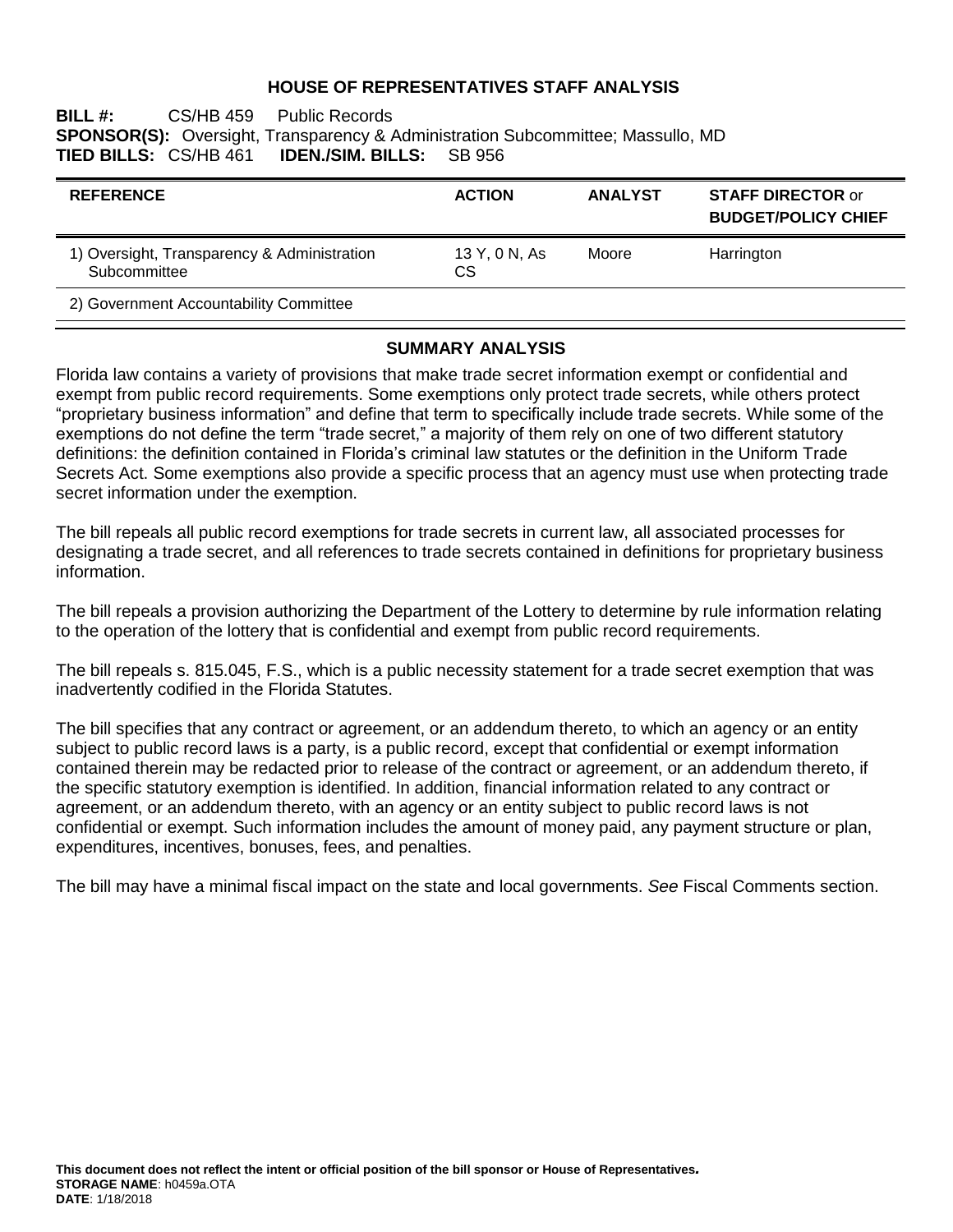# **FULL ANALYSIS**

# **I. SUBSTANTIVE ANALYSIS**

# A. EFFECT OF PROPOSED CHANGES:

# **Background**

### Public Records

Article I, section 24(a) of the Florida Constitution sets forth the state's public policy regarding access to government records. This section guarantees every person a right to inspect or copy any public record of the legislative, executive, and judicial branches of government. The Legislature, however, may provide by general law for the exemption of records from the requirements of Article I, section 24(a) of the Florida Constitution.<sup>1</sup> The general law must state with specificity the public necessity justifying the exemption<sup>2</sup> and must be no more broad than necessary to accomplish its purpose.<sup>3</sup>

Public policy regarding access to government records is addressed further in s. 119.07(1)(a), F.S., which guarantees every person a right to inspect and copy any state, county, or municipal record. Furthermore, the Open Government Sunset Review Act<sup>4</sup> provides that a public record or public meeting exemption may be created or maintained only if it serves an identifiable public purpose. In addition, it may be no more broad than necessary to meet one of the following purposes:

- Allow the state or its political subdivisions to effectively and efficiently administer a governmental program, which administration would be significantly impaired without the exemption.
- Protect sensitive personal information that, if released, would be defamatory or would jeopardize an individual's safety; however, only the identity of an individual may be exempted under this provision.
- Protect trade or business secrets.<sup>5</sup>

Florida's Second District Court of Appeal has held that an amendment eliminating a public record exemption applies prospectively from the effective date of the amendment.<sup>6</sup> Further, s. 119.15(7), F.S., provides that records created before the date of the repeal of an exemption may not be made public unless otherwise provided by law.

#### Trade Secrets

Florida law contains a variety of provisions that make trade secret information exempt or confidential and exempt<sup>7</sup> from public record requirements. Some exemptions only protect trade secrets, while others protect "proprietary business information" and define that term to specifically include trade secrets. The following are examples of public record exemptions for trade secrets:

• Section 119.071(1)(f), F.S., exempts data processing software obtained by an agency under a licensing agreement that prohibits its disclosure where the software is a trade secret;

 $\overline{a}$ 

<sup>1</sup> FLA. CONST. art. I, s. 24(c).

 $2$  This portion of a public record exemption is commonly referred to as a "public necessity statement."

<sup>3</sup> FLA. CONST. art. I, s. 24(c).

<sup>4</sup> Section 119.15, F.S.

<sup>5</sup> Section 119.15(6)(b), F.S.

<sup>6</sup> *Baker v. Eckerd Corporation*, 697 So. 2d 970 (Fla. 2d DCA 1997).

**STORAGE NAME**: h0459a.OTA **PAGE: 2**  $^7$  There is a difference between records the Legislature designates as exempt from public record requirements and those the Legislature deems confidential and exempt. A record classified as exempt from public disclosure may be disclosed under certain circumstances. *See WFTV, Inc. v. The School Board of Seminole*, 874 So. 2d 48, 53 (Fla. 5th DCA 2004), *review denied* 892 So. 2d 1015 (Fla. 2004); *City of Riviera Beach v. Barfield*, 642 So. 2d 1135 (Fla. 4th DCA 1994); *Williams v. City of Minneola*, 575 So. 2d 687 (Fla. 5th DCA 1991). If the Legislature designates a record as confidential and exempt from public disclosure, such record may not be released by the custodian of public records to anyone other than the persons or entities specifically designated in statute. *See* Attorney General Opinion 85-62 (August 1, 1985).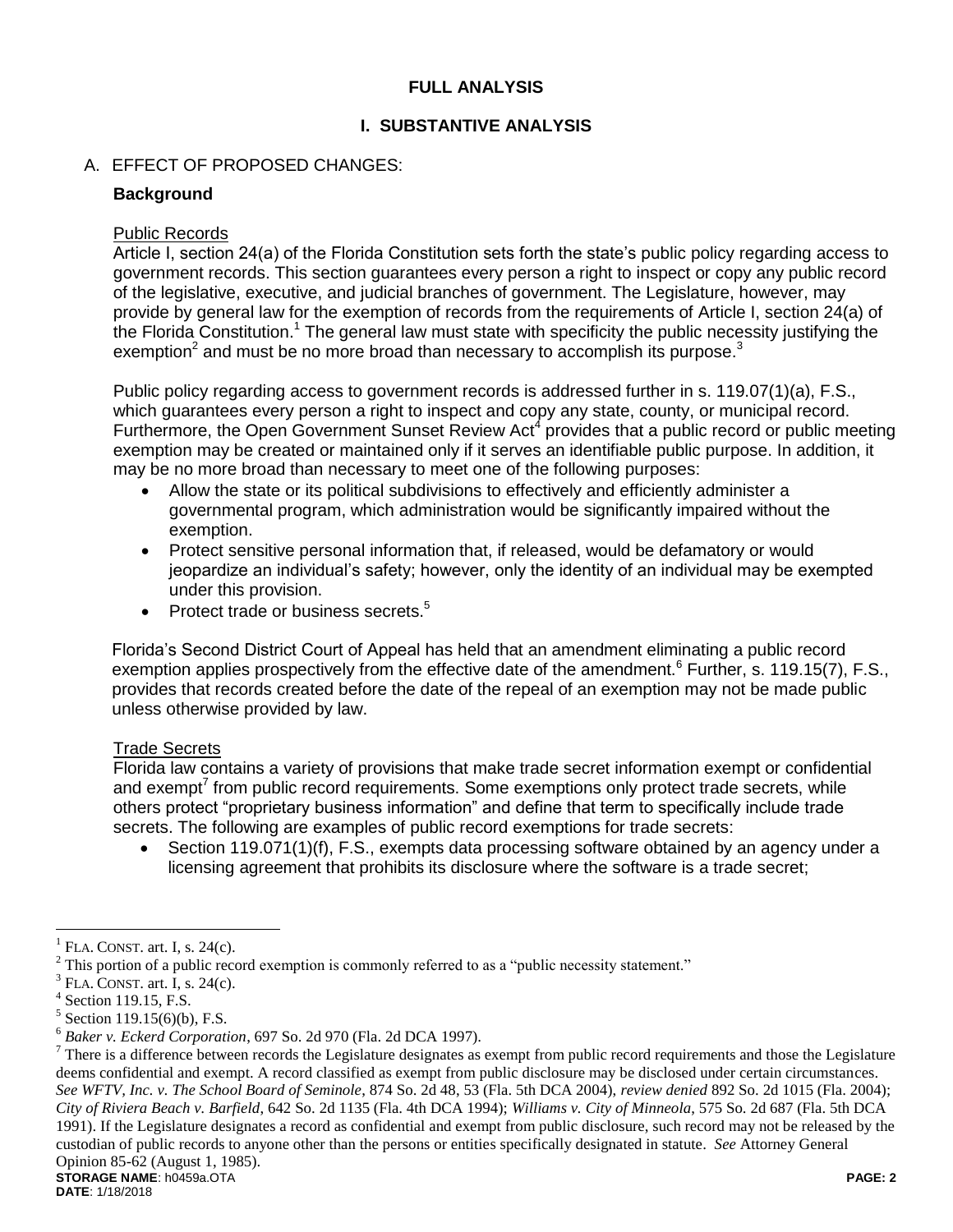- $\bullet$  Section 125.0104(9)(d), F.S., exempts trade secrets held by a county tourism promotion agency;
- Section 288.1226(8), F.S., exempts trade secrets relating to projects conducted by the Florida Tourism Industry Marketing Corporation;
- Section 331.326, F.S., makes trade secrets held by Space Florida confidential and exempt;
- Section 334.049(4), F.S., makes certain trade secret information obtained by the Department of State as a result of research and development projects confidential and exempt;
- Section 381.83, F.S., makes trade secret information obtained by the Department of Health confidential and exempt;
- Sections 403.7046(2) and (3)(b) and 403.73, F.S., make trade secret information reported to the Department of Environmental Protection pursuant to specified regulations confidential and exempt;
- Section 440.108(2), F.S., makes trade secrets contained in records held by the Department of Financial Services relating to workers' compensation employer compliance investigations confidential and exempt;
- Section 499.012(3)(c), F.S., makes trade secret information provided to the Department of Business and Professional Regulation in a prescription drug permit application confidential and exempt;
- Section 502.222, F.S., makes trade secret information of a dairy industry business held by the Department of Agriculture and Consumer Services (DACS) confidential and exempt;
- Section 526.311(2), F.S., makes trade secrets contained in investigative records related to the sale of liquid fuel and brake fuel obtained by DACS confidential and exempt;
- Section 560.129(2), F.S., makes information obtained by the Office of Financial Regulation in the course of an investigation of a money service business that is a trade secret confidential and exempt;
- Section 570.48(3), F.S., makes records containing trade secrets held by DACS' Division of Fruit and Vegetables confidential and exempt;
- Section 601.10(8)(b), F.S., makes any information held by the Department of Citrus that contains trade secrets confidential and exempt;
- Section 601.76, F.S., makes formulas containing trade secrets that are submitted to DACS confidential and exempt;
- Section 626.884(2), F.S., makes information contained in insurance administrators' records obtained by the Office of Insurance Regulation confidential and exempt; and
- Section 815.04(3) and (6), F.S., makes trade secret information that is held by an agency and exists internal or external to a computer, computer system, computer network, or electronic device confidential and exempt.

While some of these exemptions do not define the term "trade secret," a majority of them rely on one of two different statutory definitions of the term. Some of the exemptions define the term in accordance with Florida's criminal statutes, which define the term as follows:

"Trade secret" means the whole or any portion or phase of any formula, pattern, device, combination of devices, or compilation of information which is for use, or is used, in the operation of a business and which provides the business an advantage, or an opportunity to obtain an advantage, over those who do not know or use it. The term includes any scientific, technical, or commercial information, including financial information, and includes any design, process, procedure, list of suppliers, list of customers, business code, or improvement thereof. Irrespective of novelty, invention, patentability, the state of the prior art, and the level of skill in the business, art, or field to which the subject matter pertains, a trade secret is considered to be:

- 1. Secret;
- 2. Of value;
- 3. For use or in use by the business; and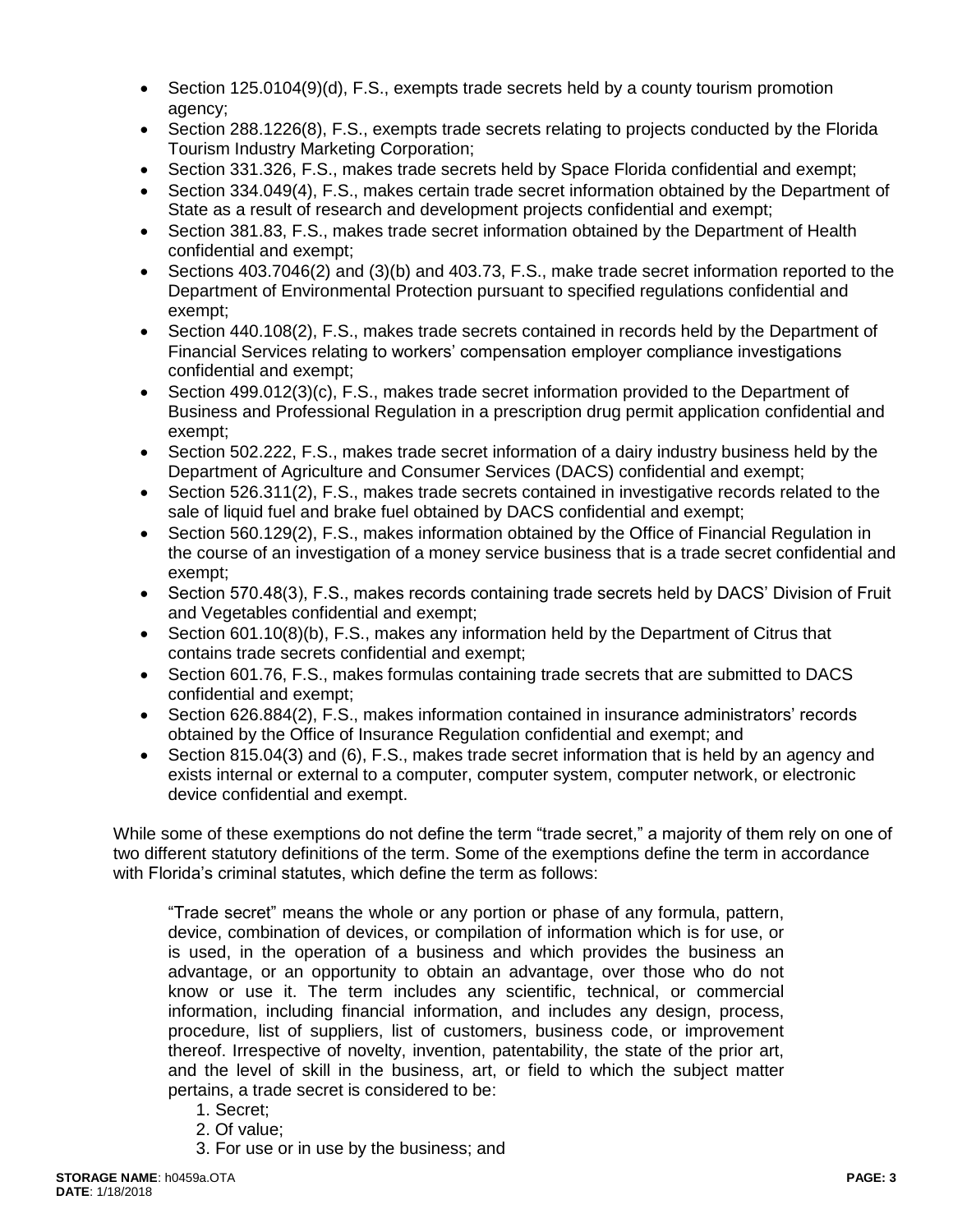4. Of advantage to the business, or providing an opportunity to obtain an advantage, over those who do not know or use it

when the owner thereof takes measures to prevent it from becoming available to persons other than those selected by the owner to have access thereto for limited purposes.<sup>8</sup>

Other exemptions define the term in accordance with the Uniform Trade Secrets Act,<sup>9</sup> which defines the term as follows:

"Trade secret" means information, including a formula, pattern, compilation, program, device, method, technique, or process that:

(a) Derives independent economic value, actual or potential, from not being generally known to, and not being readily ascertainable by proper means by, other persons who can obtain economic value from its disclosure or use; and

(b) Is the subject of efforts that are reasonable under the circumstances to maintain its secrecy. 10

In addition, some exemptions provide a specific process that an agency<sup>11</sup> must use when protecting trade secret information under the exemption. For instance, some exemptions require the party that submits information claimed to be a trade secret to designate the information as protected, and some exemptions require the agency to determine whether information claimed to be a trade secret constitutes a trade secret.<sup>12</sup>

Section 815.045, F.S., contains the statement of public necessity<sup>13</sup> for a public record exemption for "data, programs or supporting documentation which is a trade secret as defined in s. 812.081, F.S., which resides or exists internal or external to a computer, computer system, or computer network." In SEPRO Corporation v. Department of Environmental Protection,<sup>14</sup> the public necessity statement was

 $\overline{a}$ 

<sup>14</sup> SEPRO contracted with the Department of Environmental Protection to assist in the eradication of hydrilla from certain lakes. A public record request was made by another party for information relating to SEPRO and its processes for treating hydrilla. Upon discovering the request, SEPRO's counsel informed the department that certain documents should be protected as trade secrets. The department advised that it intended to release the documents as the documents were not timely marked as confidential prior to receipt of the public record request. The department did not release the documents as suit was filed to prevent disclosure. The circuit court found that certain documents could be disclosed and others could not. SEPRO appealed and the district court affirmed, finding that the documents that the corporation failed to mark as confidential prior to the public record request could be disclosed and held that the trade secret exemption applied to electronic mail sent to the department. Noting that it is a felony to release trade secret information under s. 815.04(3), F.S., the court stated:

Due to the legal uncertainty as to whether a public employee would be protected from a felony conviction if otherwise complying with chapter 119, and with s. 24(a), Art. I of the State Constitution, *it is imperative that a public records exemption be created*. Currently, s. 812.081, F.S., provides a definition for "trade secret" and makes it a felony of the third degree for any person to intentionally deprive or withhold from the owner the control of a trade secret, or to intentionally appropriate, use, steal, embezzle or copy the trade secret . . . The original placement (of the exemption) . . . evinces a contemporaneous view that the exemption . . . applies to more than computer data, programs or supporting documentation . . . (*emphasis added*).

 $8$  Section 812.081(1)(c), F.S.

<sup>9</sup> Sections 688.001 through 688.009, F.S.

<sup>&</sup>lt;sup>10</sup> Section 688.002(4), F.S.

<sup>&</sup>lt;sup>11</sup> The term "agency" is defined to mean any state, county, district, authority, or municipal officer, department, division, board, bureau, commission, or other separate unit of government created or established by law including, for the purposes of this chapter, the Commission on Ethics, the Public Service Commission, and the Office of Public Counsel, and any other public or private agency, person, partnership, corporation, or business entity acting on behalf of any public agency. Section 119.011(2), F.S. <sup>12</sup> *See* s. 381.83(1), F.S.

<sup>&</sup>lt;sup>13</sup> Section 815.045, F.S., which begins "[t]he Legislature finds that it is a public necessity that trade secret information as defined in s. 812.081, and as provided for in s. 815.04(3), be expressly made confidential and exempt" is the required public necessity statement for s. 812.081, F.S., and it was inadvertently codified in the Florida Statutes. Public necessity statements are codified in the Laws of Florida.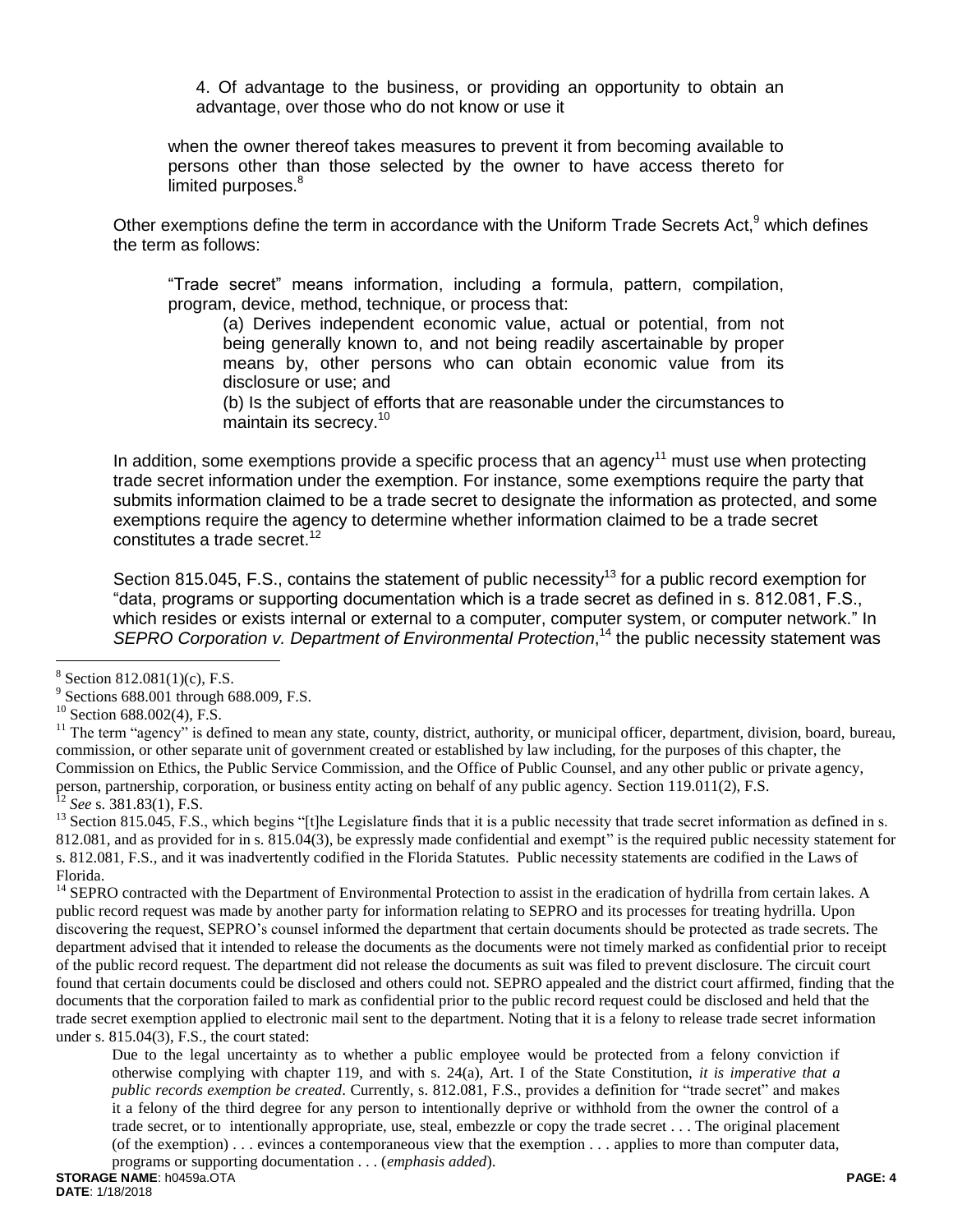interpreted by a district court to be a public record exemption. This interpretation had the result of extending protection to certain information that had been filed with an agency.

# Department of the Lottery

Article X, section 15 of the Florida Constitution authorizes the state lottery. Although the Constitution initially prohibited lotteries, it was amended in 1986 to allow lotteries to be operated only by the state.

Chapter 24, F.S., was enacted by ch. 87-65, L.O.F., to implement the constitutional provision. Section 24.102, F.S., outlines the purpose and intent of the chapter, which is to enable the people of the state to benefit from significant additional moneys for education and to play the best lottery games available. This section also specifies it is the intent of the Legislature that:

- The net proceeds of lottery games be used to support improvements in public education without serving as a substitute for existing public education resources;
- The lottery be operated by a state department that functions as much as possible in the manner of an entrepreneurial business enterprise;
- The lottery games be operated by a self-supporting, revenue-producing department; and
- The department be accountable to the Legislature and the people of the state through a system of audits and reports and through compliance with financial disclosure, open meetings, and public records laws.<sup>15</sup>

Chapter 24, F.S., establishes the Department of the Lottery (department) to operate the state lottery with the purpose of maximizing revenues in a manner consonant with the dignity of the state and the welfare of its citizens.<sup>16</sup> Section 24.105, F.S., authorizes the department to adopt rules governing the establishment and operation of the state lottery. The department is specifically authorized to determine by rule information relating to the operation of the lottery that is confidential and exempt from public record requirements. Such information includes trade secrets; security measures, systems, or procedures; security reports; information concerning bids or other contractual data, the disclosure of which would impair the efforts of the department to contract for goods or services on favorable terms; employee personnel information unrelated to compensation, duties, qualifications, or responsibilities; and information obtained by the Division of Security pursuant to its investigations which is otherwise confidential. To be deemed confidential, the information must be necessary to the security and integrity of the lottery. This statutory authorization was created prior to the constitutional amendment referenced above, which provides that *only* the Legislature may create a public record exemption.

# **Effect of the Bill**

The bill repeals all public record exemptions for trade secrets in current law, all associated processes for designating a trade secret, and all references to trade secrets contained in definitions for proprietary business information.

The bill repeals the provision authorizing the Department of the Lottery to determine by rule information relating to the operation of the lottery that is confidential and exempt from public record requirements.

The bill repeals s. 815.045, F.S., which is a public necessity statement for a trade secret exemption that was inadvertently codified in the Florida Statutes.

The bill specifies that any contract or agreement, or an addendum thereto, to which an agency or an entity subject to public record laws is a party, is a public record, except that confidential or exempt information contained therein may be redacted prior to release of the contract or agreement, or an addendum thereto, if the specific statutory exemption is identified. In addition, financial information related to any contract or agreement, or an addendum thereto, with an agency or an entity subject to

 $\overline{a}$ 

<sup>&</sup>lt;sup>15</sup> Section 24.102(2), F.S.

**STORAGE NAME**: h0459a.OTA **PAGE: 5**  $^{16}$  Section 24.104, F.S.

**DATE**: 1/18/2018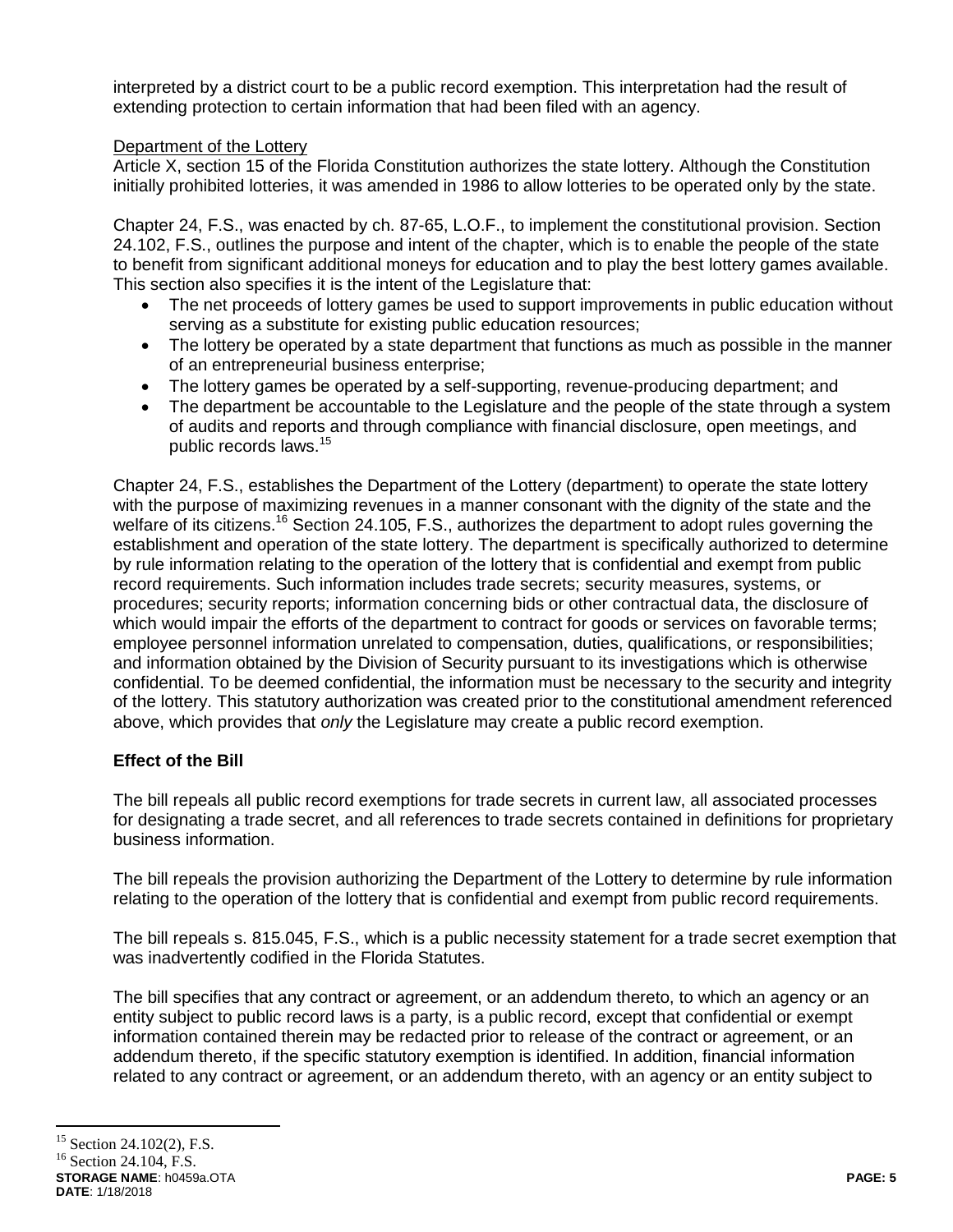public record laws is not confidential or exempt. Such information includes the amount of money paid, any payment structure or plan, expenditures, incentives, bonuses, fees, and penalties.

For purposes of this provision, the term "agency" includes any state, county, district, authority, or municipal officer, department, division, board, bureau, commission, or other separate unit of government created or established by law, including the Commission on Ethics, the Public Service Commission, and the Office of Public Counsel, and any other public or private agency, person, partnership, corporation, or business entity acting on behalf of any public agency.

### B. SECTION DIRECTORY:

Section 1. creates s. 119.07135, F.S., providing that certain information related to agency contracts is not confidential or exempt from public records requirements.

Section 2. amends. s. 24.105, F.S., deleting provisions relating to exemptions from public records requirements for certain information held by the Department of the Lottery.

Section 3. amends s. 73.0155, F.S.; deleting provisions relating to public records exemptions for trade secrets held by governmental condemning authorities.

Section 4. amends s. 119.071, F.S., deleting a provision declaring that certain data processing software exempt from public records requirements is considered a trade secret; removing the scheduled repeal of the public record exemption.

Section 5. amends s. 119.0713, F.S., deleting a provision exempting trade secrets held by local government agencies from public records requirements.

Section 6. amends s. 125.0104, F.S., deleting a provision exempting trade secrets held by county tourism development agencies from public records requirements.

Section 7. amends s. 163.01, F.S., deleting a provision exempting trade secrets held by public agencies that are electric utilities from public records requirements.

Section 8. amends s. 202.195, F.S., deleting a provision exempting trade secrets obtained from a telecommunications company or franchised cable company for certain purposes from public records requirements.

Section 9. amends s. 215.4401, F.S., deleting provisions relating to confidentiality of trade secrets held by the State Board of Administration.

Section 10. amends s. 252.88, F.S., deleting provisions exempting certain information from public records requirements under the Florida Emergency Planning and Community Right-to-Know Act.

Section 11. repeals s. 252.943, F.S., relating to a public record exemption under the Florida Accidental Release Prevention and Risk Management Planning Act.

Section 12. amends s. 287.0943, F.S., deleting provisions relating to confidentiality of certain information relating to applications for certification of minority business enterprises.

Section 13. amends s. 288.047, F.S., deleting provisions exempting potential trade secrets from public records requirements.

Section 14. amends s. 288.075, F.S., deleting provisions relating to a public records exemption for trade secrets held by economic development agencies.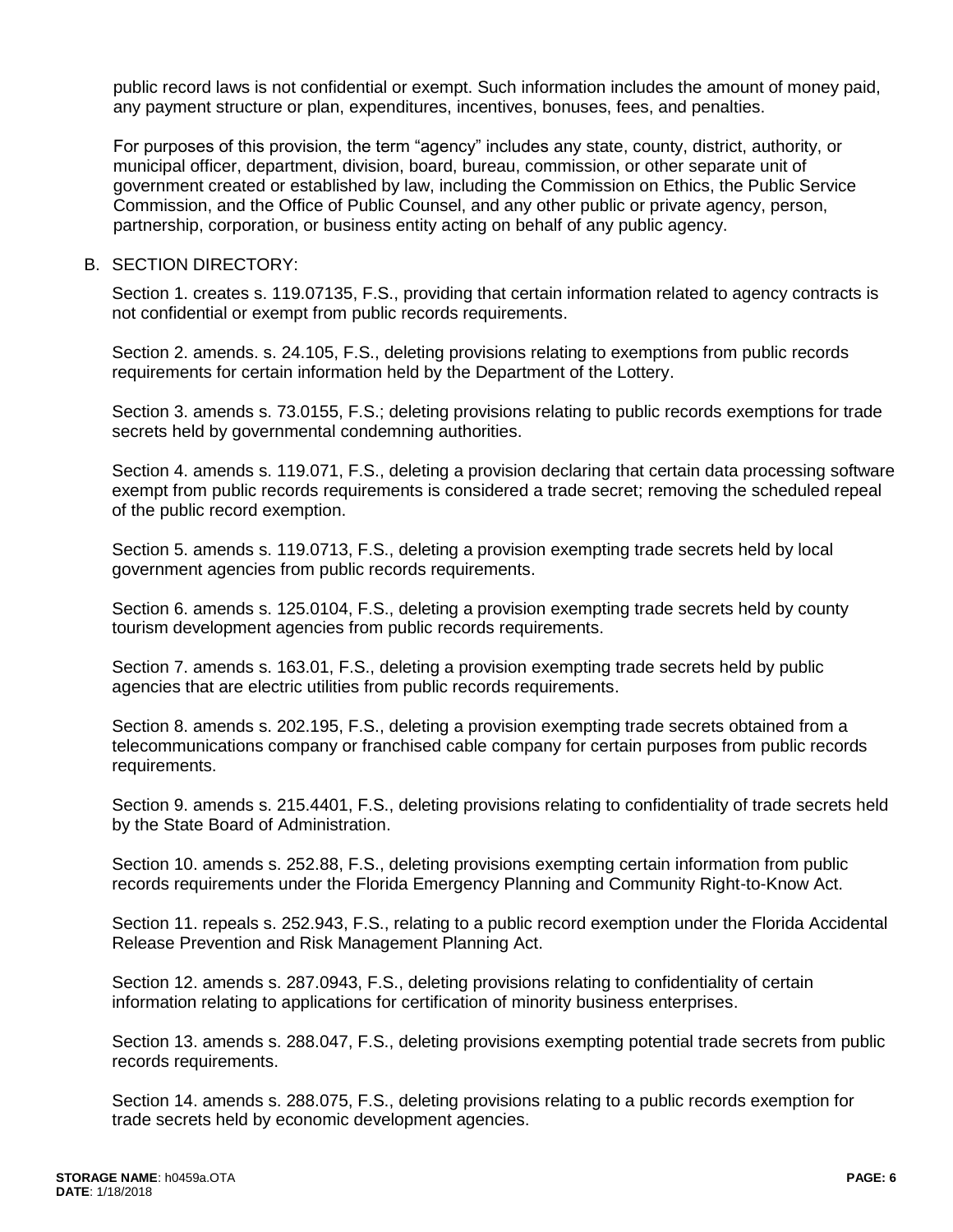Section 15. amends s. 288.1226, F.S., deleting provisions relating to a public records exemption for trade secrets held by the Florida Tourism Industry Marketing Corporation.

Section 16. amends s. 288.776, F.S., deleting provisions relating to a public record exemption for trade secrets held by the Florida Export Finance Corporation.

Section 17. amends s. 288.9520, F.S., deleting provisions relating to a public record exemption for trade secrets and potential trade secrets held by Enterprise Florida, Inc., and related entities.

Section 18. amends s. 288.9607, F.S., deleting provisions relating to a public record exemption for trade secrets held by the Florida Development Finance Corporation.

Section 19. amends s. 288.9626, F.S., deleting provisions relating to a public record exemption for trade secrets and potential trade secrets held by the Florida Opportunity Fund; conforming provisions to changes made by the act.

Section 20. amends s. 288.9627, F.S., deleting provisions relating to a public records exemption for trade secrets and potential trade secrets held by the Institute for Commercialization of Public Research; conforming provisions to changes made by the act.

Section 21. amends s. 331.326, F.S., deleting provisions relating to a public records exemption for trade secrets held by Space Florida.

Section 22. amends s. 334.049, F.S., deleting provisions relating to a public records exemption for trade secrets held by the Department of State.

Sections 23. and 24. amend ss. 350.121 and 364.183, F.S., deleting provisions relating to public record exemptions for trade secrets held by the Florida Public Service Commission.

Section 25. amends 365.174, F.S., deleting provisions relating to public record exemptions for trade secrets held by the E911 Board and the Technology Program within the Department of Management Services.

Sections 26., 27., and 28. amend ss. 366.093, 367.156, and 368.108, F.S., deleting provisions relating to public records exemptions for trade secrets held by the Florida Public Service Commission.

Section 29. amends s. 377.24075, F.S., deleting provisions relating to a public records exemption for trade secrets held by the Department of Environmental Protection.

Section 30. repeals s. 381.83, F.S., relating to confidentiality of certain information containing trade secrets obtained by the Department of Health.

Section 31. amends s. 395.3035, F.S., deleting provisions relating to a public record exemption for trade secrets of hospitals.

Section 32. amends s. 403.7046, F.S., revising provisions relating to a public record exemption for trade secrets contained in certain reports to the Department of Environmental Protection.

Section 33. repeals s. 403.73, F.S., relating to confidentiality of certain information containing trade secrets obtained by the Department of Environmental Protection.

Section 34. amends s. 408.061, F.S., deleting a requirement that certain trade secret information submitted to the Agency for Healthcare Administration be clearly designated as such.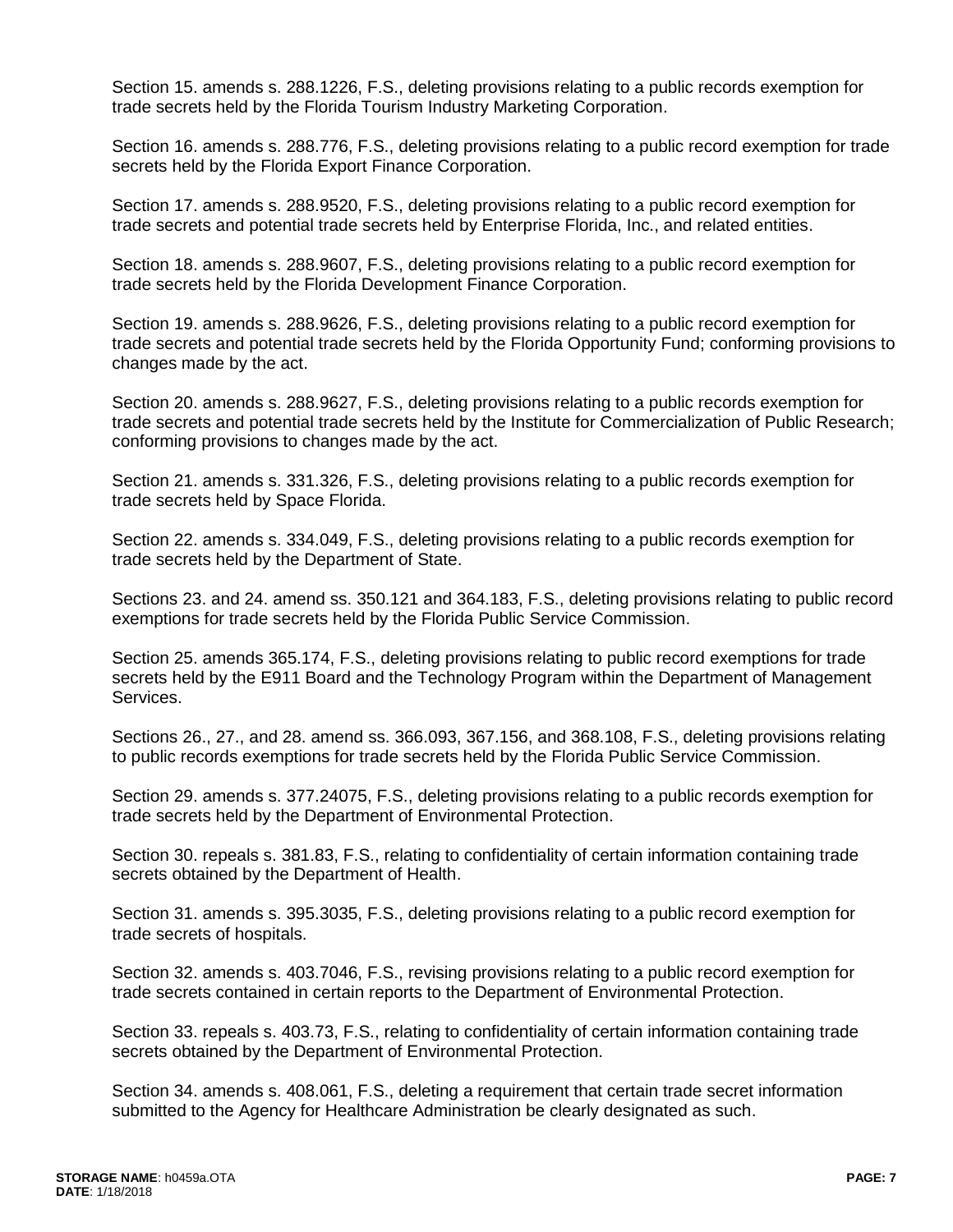Section 35. amends s. 408.185, F.S., deleting provisions relating to public record exemptions for certain trade secrets held by the Office of the Attorney General.

Section 36. amends s. 408.910, F.S., deleting provisions relating to public record exemptions for trade secrets held by the Florida Health Choices Program.

Section 37. amends s. 409.91196, F.S., deleting provisions relating to public record exemptions for trade secrets held by the Agency for Healthcare Administration.

Section 38. amends s. 440.108, F.S., deleting provisions relating to public record exemptions for trade secrets held by the Department of Financial Services.

Section 39. amends s. 494.00125, F.S., deleting provisions relating to public record exemptions for trade secrets held by the Office of Financial Regulation

Section 40. amends s. 497.172, F.S., deleting provisions relating to public record exemptions for trade secrets held by the Department of Financial Services or the Board of Funeral, Cemetery, and Consumer Services.

Sections 41., 42., 43., and 44. amend ss. 499.012, 499.0121, 499.05, and 499.051, F.S., deleting provisions relating to public record exemptions for trade secrets held by the Department of Business and Professional Regulation.

Section 45. repeals s. 499.931, F.S., relating to maintenance of information held by the Department of Business and Professional Regulation that is deemed to be a trade secret.

Section 46. amends s. 501.171, F.S., deleting provisions relating to public record exemptions for trade secrets held by the Department of Legal Affairs.

Section 47. repeals s. 502.222, F.S., relating to trade secrets of a dairy business held by the Department of Agriculture and Consumer Services.

Sections 48. and 49. amend ss. 517.2015 and 520.9965, F.S., deleting provisions relating to public record exemptions for trade secrets held by the Office of Financial Regulation.

Section 50. amends s. 526.311, F.S., deleting provisions relating to public record exemptions for trade secrets held by the Department of Agriculture and Consumer Services.

Section 51. amends s. 548.062, F.S., deleting provisions relating to public record exemptions for trade secrets held by the Florida State Boxing Commission.

Section 52. amends s. 556.113, F.S., deleting provisions relating to public record exemptions for trade secrets held by Sunshine State One-Call of Florida, Inc.

Section 53. amends s. 559.5558, F.S., deleting provisions relating to public record exemptions for trade secrets held by the Office of Financial Regulation.

Section 54. amends s. 559.9285, F.S., revising provisions specifying that certain information provided to the Department of Agriculture and Consumer Services does not constitute a trade secret.

Section 55. amends s. 560.129, F.S., deleting provisions relating to public record exemptions for trade secrets held by the Office of Financial Regulation.

Section 56. amends s. 570.48, F.S., deleting provisions relating to public record exemptions for trade secrets held by the Division of Fruit and Vegetables.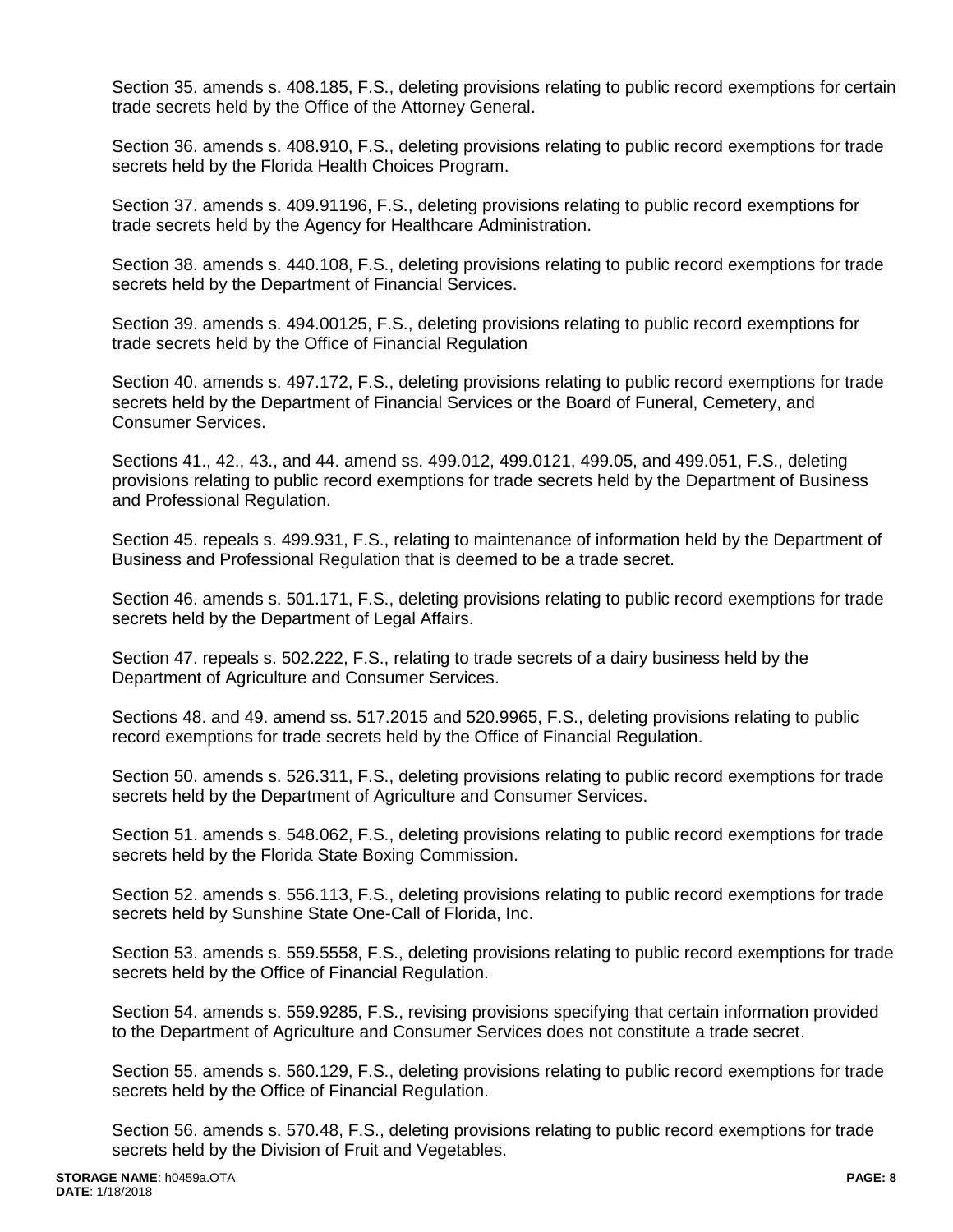Sections 57. and 58. amend ss. 570.544 and 573.123, F.S., deleting provisions relating to public record exemptions for trade secrets held by the Division of Consumer Services.

Section 59. repeals s. 581.199, F.S., relating to a prohibition on the use of trade secret information obtained under specified provisions for personal use or gain.

Sections 60., 61., and 62. amend ss. 601.10, 601.15, and 601.152, F.S., deleting provisions relating to public record exemptions for trade secrets held by the Department of Citrus.

Section 63. repeals s. 601.76, F.S., relating to a public record exemption for certain formulas filed with the Department of Agriculture.

Sections 64. and 65. amend ss. 607.0505 and 617.0503, F.S., deleting provisions relating to public record exemptions for certain information that might reveal trade secrets held by the Department of Legal Affairs.

Section 66. amends s. 624.4212, F.S., deleting provisions relating to public record exemptions for trade secrets held by the Office of Insurance Regulation.

Section 67. repeals s. 624.4213, F.S., relating to trade secret documents submitted to the Department of Financial Services or the Office of Insurance Regulation.

Sections 68., 69., 70., 71., and 72. amends ss. 626.84195, 626.884, 626.9936, 627.0628, and 627.3518, F.S., deleting provisions relating to public record exemptions for trade secrets held by the Department of Financial Services or the Office of Insurance Regulation.

Section 73. amends s. 655.057, F.S., revising provisions relating to a public record exemption for trade secrets held by the Office of Financial Regulation.

Section 74. repeals s. 655.0591, F.S., relating to trade secret documents held by the Office of Financial Regulation.

Section 75. amends s. 663.533, F.S., revising a cross-reference.

Section 76. repeals s. 721.071, F.S., relating to trade secret documents filed with the Division of Florida Condominiums, Timeshares, and Mobile Homes of the Department of Business and Professional Regulation.

Section 77. amends s. 815.04, F.S., deleting a public record exemption for certain trade secret information relating to offenses against intellectual property.

Section 78. repeals s. 815.045, F.S., relating to trade secret information.

Section 79. amends s. 1004.22, F.S., deleting provisions relating to public record exemptions for trade secrets and potential trade secrets received, generated, ascertained, or discovered during the course of research conducted within the state universities.

Section 80. amends s. 1004.30, F.S., revising provisions relating to public record exemptions for trade secrets held by state university health support organizations.

Section 81. amends s. 1004.43, F.S., deleting provisions relating to public record exemptions for trade secrets and potential trade secrets held by the H. Lee Moffitt Cancer Center and Research Institute.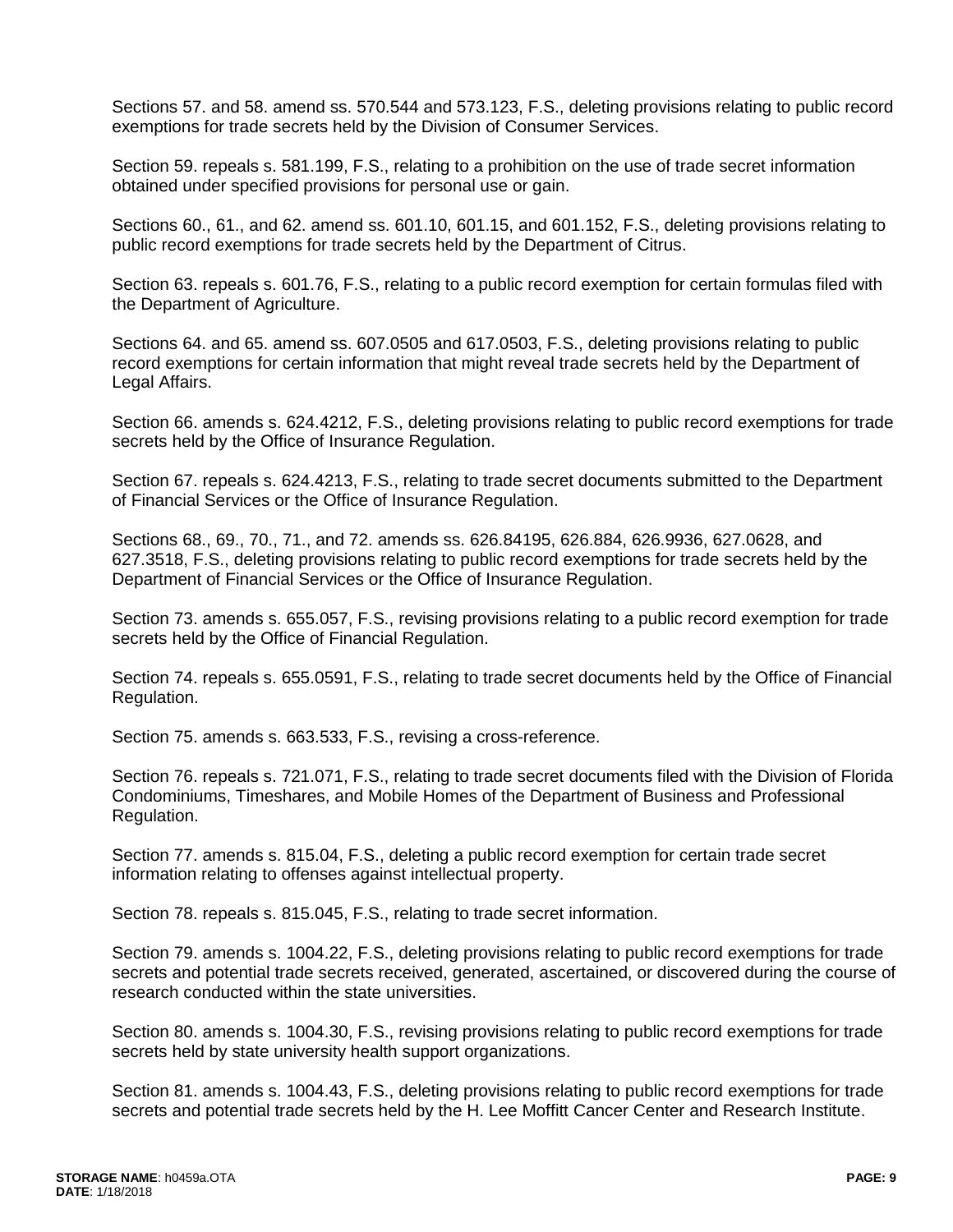Section 82. amends s. 1004.4472, F.S., deleting provisions relating to public record exemptions for trade secrets and potential trade secrets held by the Florida Institute for Human and Machine Cognition, Inc.

Section 83. amends s. 1004.78, F.S., deleting provisions relating to public record exemptions for trade secrets and potential trade secrets held by the technology transfers centers at Florida College System institutions.

Sections 84., 85., 86., and 87. amend ss. 601.80, 663.533, 721.13, and 921.0022, F.S., conforming provisions to changes made by the act.

Section 88. provides an effective date of upon becoming a law if CS/HB 461 or similar legislation is adopted in the same legislative session or an extension thereof and becomes law.

# **II. FISCAL ANALYSIS & ECONOMIC IMPACT STATEMENT**

- A. FISCAL IMPACT ON STATE GOVERNMENT:
	- 1. Revenues:

The bill does not appear to have an impact on state revenues.

2. Expenditures:

*See* Fiscal Comments.

- B. FISCAL IMPACT ON LOCAL GOVERNMENTS:
	- 1. Revenues:

The bill does not appear to have an impact on local government revenues.

2. Expenditures:

*See* Fiscal Comments.

# C. DIRECT ECONOMIC IMPACT ON PRIVATE SECTOR:

None.

D. FISCAL COMMENTS:

The bill could have a minimal fiscal impact on agencies because agency staff responsible for complying with public record requests may require training related to repeal of the public record exemptions. The costs, however, would be absorbed, as they are part of the day-to-day responsibilities of agencies.

# **III. COMMENTS**

# A. CONSTITUTIONAL ISSUES:

1. Applicability of Municipality/County Mandates Provision:

Not applicable. The bill does not appear to require counties or municipalities to take an action requiring the expenditure of funds, reduce the authority that counties or municipalities have to raise revenue in the aggregate, nor reduce the percentage of state tax shared with counties or municipalities.